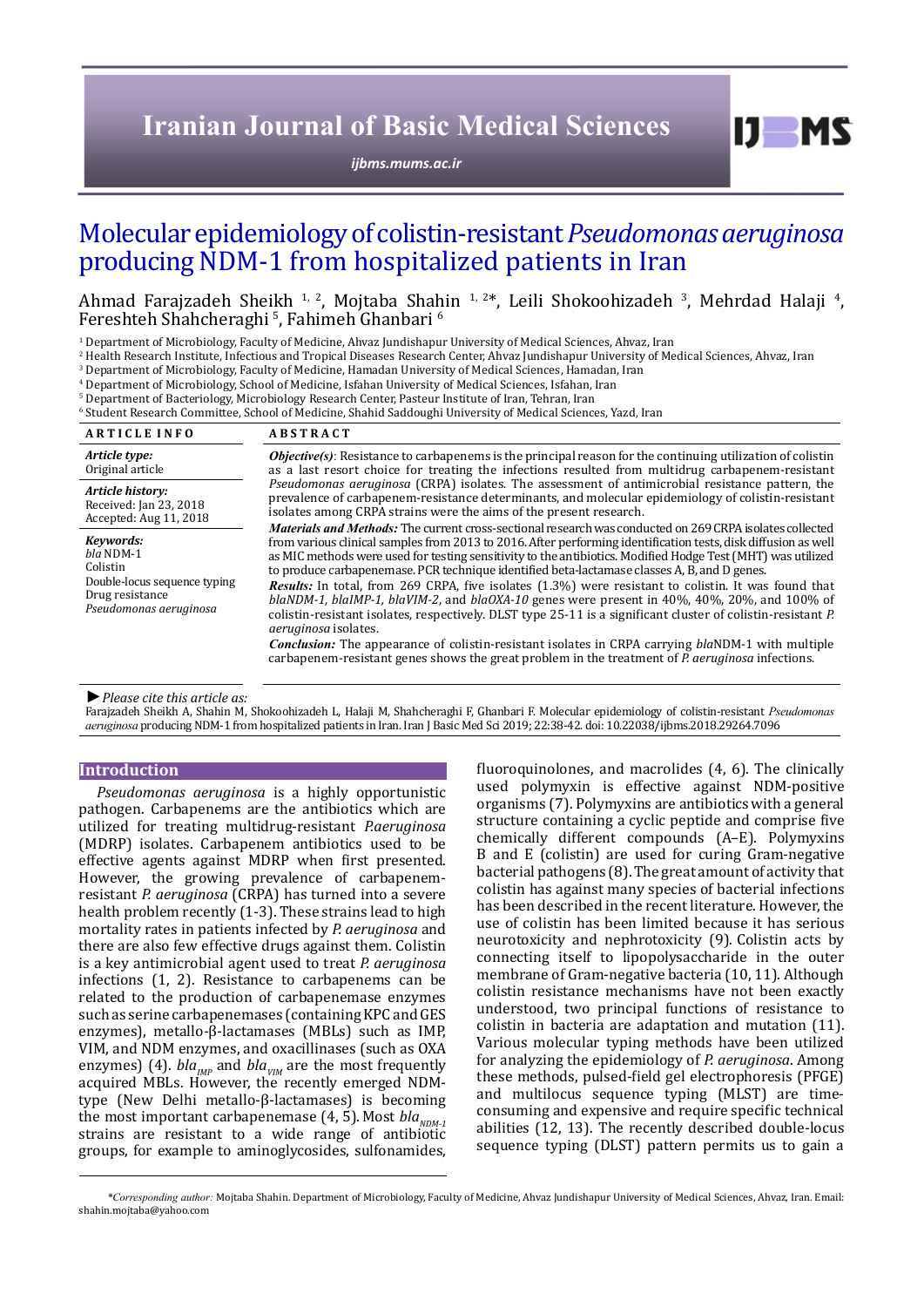standardized and clear definition of types according to the partial sequencing of two extremely inconstant loci for typing *P. aeruginosa* isolates (12, 13). DLST has a remarkable discriminatory power and reproducibility and can detect high-risk endemic clones (13). Although reports of colistin-resistant cases are rare, its incidence is considered a serious menace. Hence, the present research has been designed to study the antimicrobial resistance pattern, the frequency of carbapenemresistant determinants, and molecular epidemiology of colistin-resistant isolates among the CRPA collected from hospitalized patients in Iran by employing genotypic, typing, and phenotypic techniques.

# **Materials and Methods**

## *Bacterial isolation and identification*

This cross-sectional work was conducted in three main hospitals in Ahvaz, Tehran, and Isfahan, Iran within a three-years period from October 2013 to July 2016.

This research was approved by Ethics Committee of Ahvaz Jundishapur University of Medical Sciences, Iran and conformed to the declaration of Helsinki. Overall 236 non-duplicate carbapenem-resistant *P. aeruginosa* isolates were collected from different medical specimens. By using standard microbiological techniques and also the genotypic method (the presence of the *gyrB* gene) (15), the bacteria were detected. The confirmed isolates were kept at the temperature of -80 ° C in Trypticase Soy Broth comprising 15% glycerol.

### *Testing antimicrobial sensitivity*

The antibiotic sensitivity of all the isolates was tested by employing the Kirby-Bauer's technique as suggested by the CLSI (16). The twelve standard antibiotic disks used include: IPM; imipenem (10 μg), MEM; meropenem (10 μg), ETP; ertapenem (10 μg), CTX; cefotaxime (30 μg), CT; ceftazidime (30 μg), FEP; cefepime (30 μg), GEN; gentamicin (10 μg), AN; amikacin (30 μg), TZP; piperacillin/tazobactam (100/10 μg), CIP; ciprofloxacin (5 μg), CST; colistin  $(10 \mu g)$ , and ATM; aztreonam  $(30 \mu g)$ μg) (Mast Group Ltd, UK). Isolates with resistance against a minimum of three groups of antibacterial agents were considered as MDR  $(17)$ . The MHT was carried out to detect the carbapenemase-generating strains as recommended by CLSI (16). To detect ESBLproducing isolates, the combined disk technique by disks of ceftazidime (30 mg) with (10 mg) and without clavulanic acid (Mast Group Ltd, UK) was used. A growth in the area diameter of ≥5 mm around ceftazidime disc with and without clavulanic acid was assumed to be a positive result for ESBL production (18).

# *E-test*

The E-test (imipenem 0.002-32μg/ml and colistin 0.064-1024 μg/ml) (Liofilchem, Roseto degli Abruzzi, Italy) was conducted based on the guidelines of the manufacturer. The tests were considered positive for imipenem and colistin when the ratio was  $\geq 8 \mu g/ml$  (16). The E-test method was used to specify the minimum inhibitory concentrations (MICs) of imipenem and colistin (for colistin, MIC was detected only in resistant isolates by using Kirby-Bauer's technique).

# *PCR amplification of carbapenem resistant genes*

A DNA extraction set (Sinaclon, Iran) was employed for DNA extraction from the colistin-resistant isolates

#### **Table 1.** Primers used in this study

| Primers            | Sequence $(5'-3')$    | Product size (bp) | Reference |
|--------------------|-----------------------|-------------------|-----------|
| ms172              | GGATTCTCTCGCACGAGGT   | 400               | 12        |
|                    | TACGTGACCTGACGTTGGTG  |                   |           |
| ms217              | TTCTGGCTGTCGCGACTGAT  | 350               | 12        |
|                    | GAACAGCGTCTTTTCCTCGC  |                   |           |
| $h/a_{NDM-1}$      | GGTTTGGCGATCTGGTTTTC  | 621               | 19        |
|                    | CGGAATGGCTCATCACGATC  |                   |           |
| $bla$ $\mu$        | GGAATAGAGTGGCTTAATTC  | 233               | 31        |
|                    | GGTTTAACAAAACAACCACC  |                   |           |
| <b>bla</b> vим     | GTTTGGTCGCATATCGCAAC  | 382               | 32        |
|                    | AATGCGCAGCACCAGGATAG  |                   |           |
| bla spM            | AAAATCTGGGTACGCAAACG  | 271               | 19        |
|                    | ACATTATCCGCTGGAACAGG  |                   |           |
| bla <sub>KPC</sub> | CGTCTAGTTCTGCTGTCTTG  | 798               | 31        |
|                    | CTTGTCATCCTTGTTAGGCG  |                   |           |
| $bla$ $oxA-10$     | ATTATCGGCCTAGAAACTGG  | 170               | 33        |
|                    | CTTACTTCGCCAACTTCTCTG |                   |           |

based on the guidelines of the manufacturer. PCR amplification for the detection of  $bla_{NDM}$ ,  $bla_{INM}$ ,  $bla_{VIM}$  $bla_{KPC}$ ,  $bla_{GES}$ ,  $bla_{SPM}$ , and  $bla_{OXA-10}$  was done using specific primers as described previously (Table 1) (19). In this study, a pentaplex PCR assay was used in a thermal cycler (Eppendorf AG, Germany), with an initial denaturation of 4 min at the temperature of 94 ° C followed by 30 cycles of a denaturation of 60 sec at the temperature of 94 °C, annealing 56 °C for *bla<sub>OXA-10</sub>*, 59 °C for *bla<sub>SPM</sub>* and 55<br>°C pentaplex PCR and extension of 60 sec at 72 °C, with C pentaplex PCR and extension of 60 sec at 72 ° C, with a single final extension of 7 min at 72 ° C (19). Bioneer Company (Bioneer, Daejeon, South Korea) accomplished the sequencing of the amplicons. BLAST in NCBI was employed to analyze the nucleotide sequences.

#### *Double-locus sequence typing method*

On the DLST website, the full procedure for DLST technique of *P. aeruginosa* is accessible. In brief, nucleotide extracts were utilized for PCR production of both ms172 and ms217 loci by employing particular primers (Table 1). The typical gel electrophoresis was performed, and gels marked with ethidium bromide (Sinaclon, Iran) were surveyed below UV light for the existence of one detectable perfect band for each PCR. The sizes of DNA sequences varied among strains. Bioneer Corporation (Bioneer, Daejeon, South Korea) purified and sequenced the PCR products. For allele assignment, the sequences were submitted to www. dlst.org. Two numbers were granted to each strain and represented its DLST type. In case no result for allele assignment was obtained, it was considered null (13, 20).

#### *Statistical analysis*

SPSS™ software, version 19 (IBM Corp, USA) was employed for the statistical analysis.

#### **Results**

In total, 236 isolates of carbapenem-resistant *aeruginosa* were collected from 369 patents. The outcomes of the antibiotic sensitivity pattern demonstrated that 90.7% and 90.7% of the isolates had resistance against imipenem and meropenem, respectively. Table 2 presents the complete outcomes of the antibiotic resistance pattern for all CRPA isolates. Most CRPA isolates were collected from urine samples [28 isolates (21%)], followed by trachea samples (19 isolates (16.3%)), and wound samples [18 isolates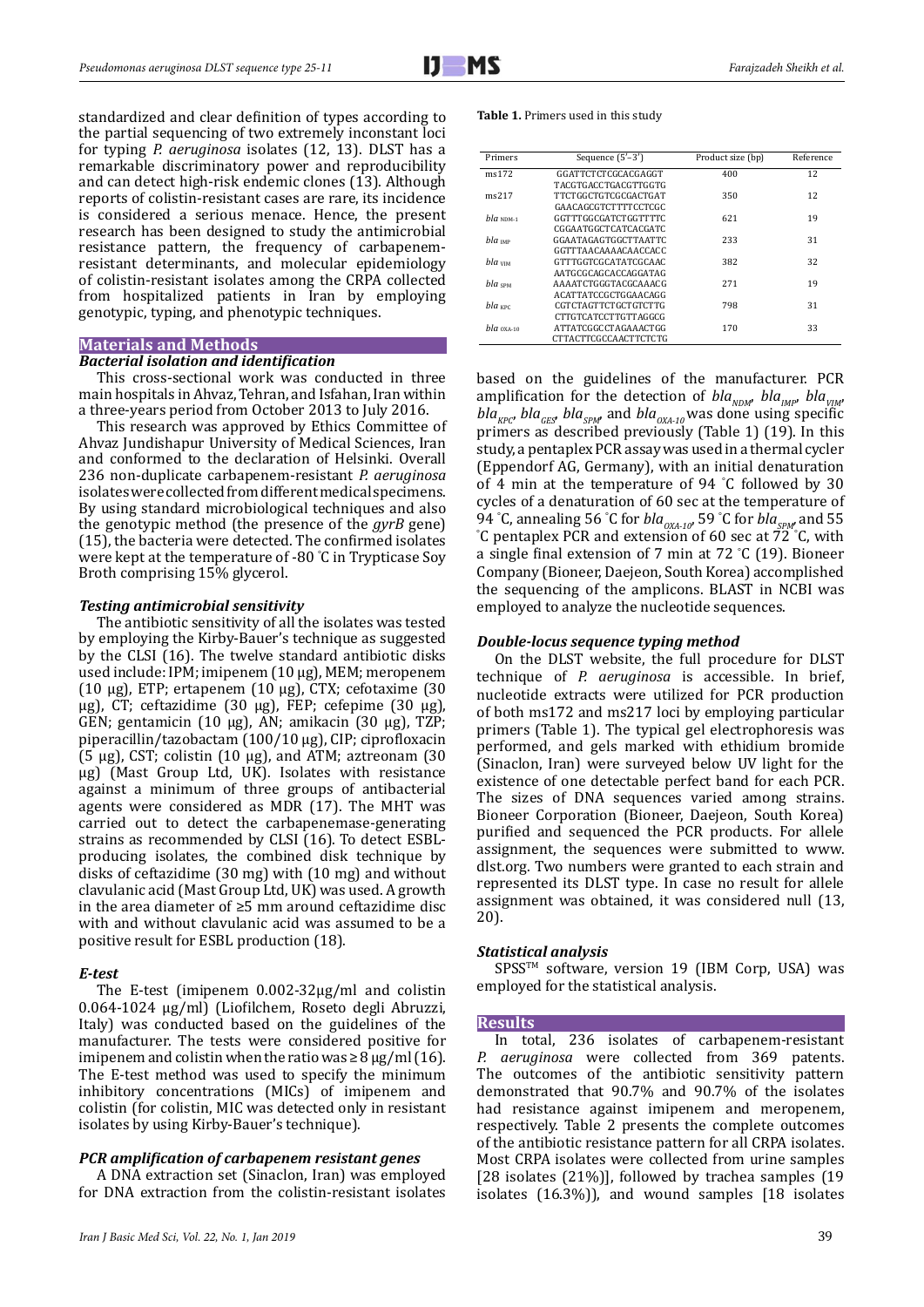| Table 2. Antimicrobial sensitivity of carbapenem-resistant <i>Pseudomonas aeruginosa (CRPA)</i> isolates |  |  |
|----------------------------------------------------------------------------------------------------------|--|--|
|----------------------------------------------------------------------------------------------------------|--|--|

| Antimicrobial agent     | The number of        | Number of              | Number of        | Number of              |
|-------------------------|----------------------|------------------------|------------------|------------------------|
|                         | <b>CRPA</b> isolates | sensitive isolates (%) | intermediate     | resistant isolates (%) |
|                         |                      |                        | isolates $(\% )$ |                        |
| imipenem                | 236                  | 12(5.1)                | 10(4.2)          | 214 (90.7)             |
| meropenem               | 236                  | 11(4.7)                | 11(4.7)          | 214 (90.7)             |
| ertapenem               | 236                  | 18(7.6)                | 10(4.2)          | 208 (88.2)             |
| piperacillin-tazobactam | 236                  | 47 (19.9)              | 56 (23.7)        | 133 (56.4)             |
| cefepime                | 236                  | 27(11.5)               | 18(7.6)          | 191 (80.9)             |
| amikacin                | 236                  | 67 (28.4)              | 15(6.4)          | 154 (65.2)             |
| colistin                | 236                  | 231 (97.9)             | $\Omega$         | $5(2.1\%)$             |
| ciprofloxacin           | 236                  | 25(10.6)               | 11(4.7)          | 200 (84.7)             |
| gentamicin              | 236                  | 35(14.8)               | $\theta$         | 201 (85.2)             |
| ceftazidime             | 236                  | 44 (18.6)              | 11(4.7)          | 181 (76.7)             |
| cefotaxime              | 236                  | 3(1.3)                 | 22(9.3)          | 211 (89.4)             |
| aztreonam               | 236                  | 47 (19.9)              | 86 (36.4)        | 103 (43.7)             |

(15.5%)]. The number of ESBLs in CRPA carrying MBL was 13 (11.2%) of which one was a colistin-resistant isolate. Five CRPA isolates resistance against colistin were collected from urine, blood, and trachea specimens from ICU and gynecology wards. Nevertheless, two of these isolates were carrying  $bla_{NDM-1}$  gene and three of them had other MBL genes. All colistin-resistant isolates were carrying *bla<sub>oxA-10</sub>* gene. However, *bla<sub>KPC</sub>*, *bla*<sub>GES</sub>, and *blaSPM* genes could not be identified in the colistinresistant isolates. Interestingly, one of the colistinresistant isolates had resistance against all kinds of antibiotics. Colistin-resistant isolates demonstrated an immense rate of resistance (100%) to ertapenem, ceftazidime, and ciprofloxacin antibiotics. 80% of colistin-resistant isolates were also MDR. By employing the E-test, it was found that Eieyhty percent of colistinresistant isolates were resistant to imipenem (MIC  $\geq 8$ ) mg/ml). The sources of colistin-resistant isolates, MBLs genes, antibiogram patterns, specimens, and wards have been given in Table 3. In the current research, the DLST method was used in five colistin-resistant *P. aeruginosa* isolates obtained from various hospital wards during a



**Figure 1.** Gel electrophoresis of multiplex PCR products following amplification with specific primers. Line 1 and 15 ladder, line 2, 3, 4, 5, and 6 positive control *bla* KPC, *bla* IMP, *bla* GES, *bla* VIM and *bla* NDM (864, 271, 798, 382, and 621 bp, respectively), line 7 deionized water as control negative, line 8-14 samples. All positive controls were provided by the Pasteur Institute, Iran

**Table 3.** The presence of non-sensitive isolates to colistin carrying NDM-1 and other carbapenemase genes in carbapenem-resistant *Pseudomonas aeruginosa (*CRPA) isolates

| City/<br>Hospital   | Gender | Sample/<br>ward   | carbapenemase genes      |  |  |  |  |                |                                  | <b>MDR</b><br>aDLST bMHT<br>dMIC<br>eESBL<br><b>MIC</b><br>(mg/ml)(mg/ml)<br>type<br><b>IPM</b><br><b>CST</b> |     |    |           |                          |     | Pattern antibiogram |                                            |   |   |   |   |   |   |   |   |   |   |  |
|---------------------|--------|-------------------|--------------------------|--|--|--|--|----------------|----------------------------------|---------------------------------------------------------------------------------------------------------------|-----|----|-----------|--------------------------|-----|---------------------|--------------------------------------------|---|---|---|---|---|---|---|---|---|---|--|
|                     |        |                   |                          |  |  |  |  |                | NDM-1 VIM IMP KPC GES SPM OXA-10 |                                                                                                               |     |    |           |                          |     | IMP                 | MEM ETP TZP CEP AN CST CIP GEN CAZ CTX AZT |   |   |   |   |   |   |   |   |   |   |  |
| Isfahan/<br>General | M      | Urine/ICU         | $+$                      |  |  |  |  | $\sim$         | $+$                              | $25-11 +$                                                                                                     |     | 8  | $\geq$ 32 | $+$                      | $+$ | R                   | R                                          | R |   | R | R | R | R | R | R | R | R |  |
| Ahvaz/<br>General   | M      | Urine/<br>Urology | $\overline{\phantom{a}}$ |  |  |  |  | $\overline{a}$ | $+$                              | $25 - 11$                                                                                                     | $+$ | 32 | $\geq$ 32 | $\sim$                   | $+$ | $\mathbb{R}$        | R                                          | R | R |   | R | R | R | R | R | R | R |  |
| Ahvaz/<br>General   | M      | Blood/<br>ICU     | $+$                      |  |  |  |  |                | $+$                              | $25-11$                                                                                                       | $+$ | 16 | $\geq$ 32 | ٠                        | $+$ | $\mathbb{R}$        | R                                          | R | R |   | R | R | R | R | R | R | R |  |
| Tehran/<br>General  | F      | Trachea/<br>Women | $\overline{\phantom{0}}$ |  |  |  |  |                | $^{+}$                           | $5-91$                                                                                                        | $+$ | 8  | $\geq$ 32 | $\overline{\phantom{a}}$ | $+$ | $\mathbb{R}$        | R                                          | R | R | R | R | R | R | R | R | R | R |  |
| Ahvaz/<br>General   | F      | Trachea/<br>Women | $\overline{\phantom{a}}$ |  |  |  |  |                | $+$                              | null                                                                                                          | $+$ | 32 | 4         | $\overline{\phantom{a}}$ |     |                     |                                            | R | S | R | S | R | R | S | R | S |   |  |

Resistance rate of non-sensitive *Pseudomonas aeruginosa* isoleates to colistin against tested antibiotics imipenem (IPM), meropenem (MEM), ertapenem (ETP), piperacillin-tazobactam (TZP), cefepime (CFP), amikacin (AN), colistin (CST), ciprofloxacin (CIP), gentamicin (GEN), ceftazidime (CAZ), cefixime (CTX), aztreonam (AZT).

<sup>a</sup> Double-locus sequence typing, <sup>b</sup> modified hodge test, , <sup>c</sup> minimum inhibitory concentration of colistin, <sup>a</sup> minimum inhibitory concentration of imipenem, <sup>e</sup> extended-spectrum β-lactamases, <sup>f</sup> multi-drug resistant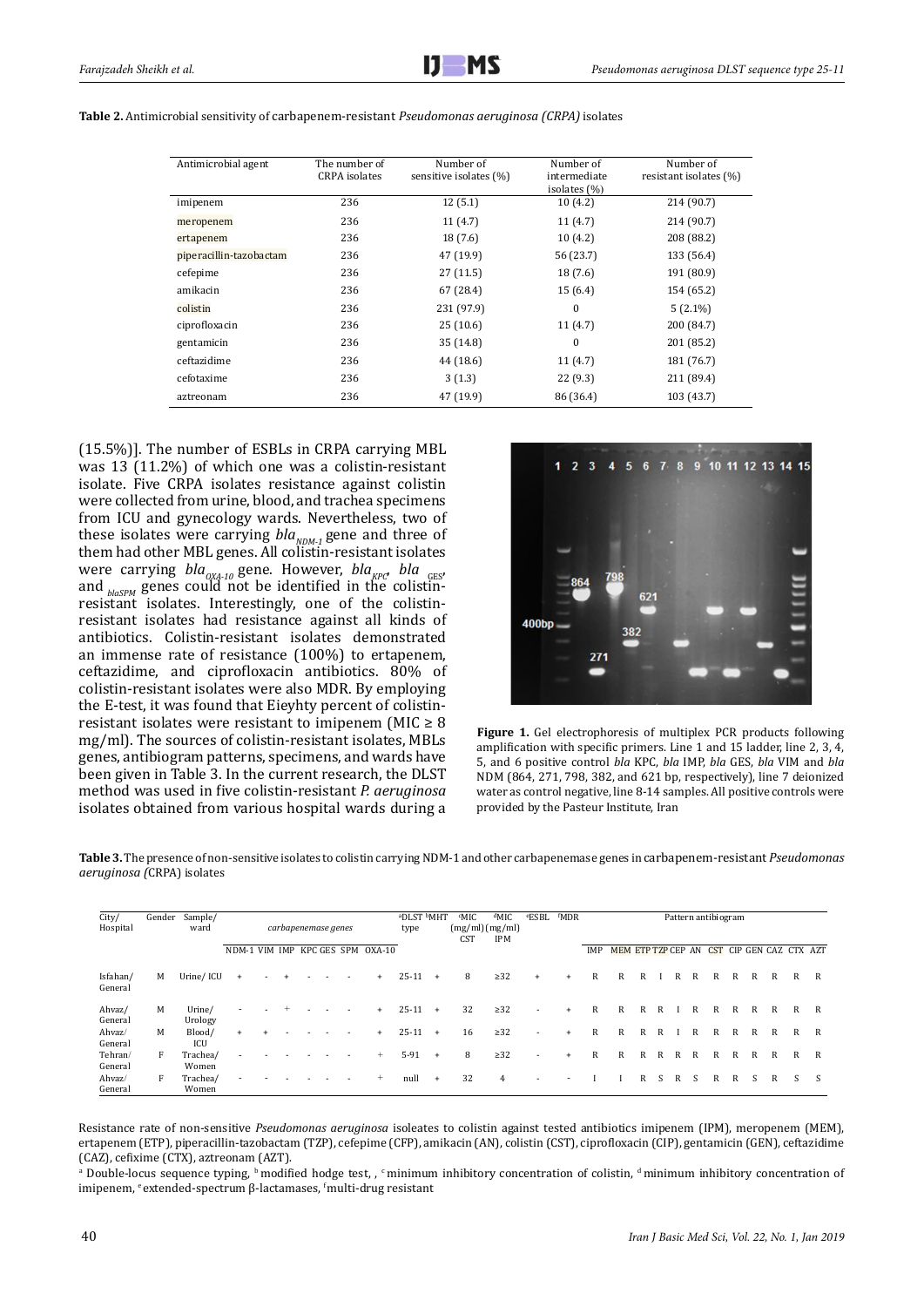period of 3 years. The majority cluster included three patients (60%) infected or colonized by the similar genotype DLST 25-11.

#### **Discussion**

In the present research, the presence of  $bla_{NDM-1}$ in colistin-resistant isolates in university teaching hospitals of Iran has been reported. To date, there has only been one report about the prevalence of  $bla_{NDM-1}$  in patients (21) and as far as we know, the present work represents the first report about the occurrence of colistin-resistant *P. aeruginosa* isolates co-existing with  $bla_{NDM-1}$  or other carbapenemase genes in Iran. Although reports are rare, its incidence is important because *P. aeruginosa* is an organism with a potent colonization ability in the hospital (22). As far as we know, this is the first study of colistin-resistant isolates with DLST type 25-11 in CRPA clinical isolates co-harboring  $bla_{NDM-1}$  identified in Iran and the second report on the detection of colistin-resistant isolates with  $bla_{NDM-1}$ , the first one being reported by Mataseje *et al.* from North America (23). In other studies, conducted earlier in the northwest of Iran, Goli (11) and Saderi and Owlia (24) reported 4.8% and 9.1% resistance of isolates against colistin, respectively. These rates are slightly higher than the results obtained in our study.

However, reports from other countries explained that resistance to colistin varies from 0% (25) to 31.7% (26). This discrepancy can be due to the misuse of drugs, dissimilar policies of hospitals for controlling the infection, sanitation, and topographical distribution.

Another notable aspect in our results was the emergence and dissemination of colistin-resistant strains in three cities of Iran (Ahvaz, Tehran, and Isfahan) which showed the importance of prescribing antibiotics and optimizing effective infection control policies in our healthcare settings. Our research has also shown that besides colistin which acts as the antibiotic of choice for treating infections caused by CRPA isolates, amikacin is a very effective antibiotic as well. In line with our results, Liu *et al.* noted a very large amount of sensitivity to amikacin (91%) among clinical *P. aeruginosa* isolates (27). However, in contrast to our findings, Goli *et al.* revealed that piperacillin/tazobactam had the highest amount of activity against MDR strains of *P. aeruginosa*  (11). Data from the previous studies showed that one of the colistin-resistant strains had resistance against all kinds of antibiotics, collected from trachea and carrying  $bla_{0XA-10}$ . Furthermore, molecular typing of the isolates using DLST revealed a distinct pattern with 5-91 DLST type*.* A study from an Iranian burn hospital showed that the mortality rates of patients diseased by MBL-producing *P. aeruginosa* were higher than those infected by non-MBL-producing strains (28). In DLST method, the main cluster comprised 3 patients (60%) infected or colonized by the genotype DLST 25-11 which is important in MLST technique and Cholley *et al.* (13) considered it to be equal to ST-244. DLST is a novel and promising technique and can be utilized for future endemic superintendence of *P. aeruginosa* isolates. This typing pattern was founded on the fractional sequencing of two extremely inconstant loci and permitted us to gain a clear and constant classification of the varieties. DLST is an excellent technique for endemic

studies of *P. aeruginosa* strains (12, 13, 20). The great stability, typability, and discriminatory power of DLST considerably decrease analysis prices and working time. All previous DLST published studies (12, 13, 20, 29, 30) only considered the genotyping of *P. aeruginosa* strains gathered from various samples. However, an absolutely experimental study with regard to colistin-resistant *P. aeruginosa* isolates or isolates presenting carbapenemresistant genes is still unaccessible.

#### **Conclusion**

The high frequency of MDR and colistin-resistant *P. aeruginosa* carrying  $bla_{NDM-1}$  indicated the importance of routine surveillance over infection control since this antibiotic is the last line of curing infections resulted from MDR *P. aeruginosa*. Moreover, performing MIC sensitivity testing and combined drug therapy is recommended. Molecular typing of the isolates suggested that DLST type 25-11 was a dominant clone and DLST 5-91 was a high-risk clone with resistance to all used antibiotics. Therefore, further studies for accurate and specific use of this antibacterial agent which can help control the dissemination of colistin-resistant strains are needed.

## **Acknowledgment**

The results described in this paper were part of a PhD thesis of mojtaba shahin, supported by a grant (No OG-94166) from Ahvaz Jundishapur University of Medical Sciences and Cellular and Molecular Research Center. This study was approved by the Medical Ethics Committee of Ahvaz Jundishapur University of Medical Sciences in Iran (permit number: IR.AJUMS. REC.1395.227).

#### **Conflicts of Interest**

The authors declare that there are no conflicts of interest.

# **References**

1. Vaez H, Moghim S, Nasr Esfahani B, Ghasemian Safaei H. Clonal relatedness among imipenem-resistant *Pseudomonas aeruginosa* isolated from ICU-hospitalized patients. Crit Care Res Pract 2015; 2015:1-5 .

2. Mikucionyte G, Zamorano L, Vitkauskiene A, López-Causapé C, Juan C, Mulet X, *et al*. Nosocomial dissemination of VIM*-*2-producing ST235 *Pseudomonas aeruginosa* in Lithuania. Eur J Clin Microbiol Infect Dis 2016; 35:195-200.

3. Leylabadlo HE, Asgharzadeh M, Aghazadeh M. Dissemination of carbapenemases producing Gram negative bacteria in the Middle East. Iran J Microbiol 2015; 7: 226-246. 4. Merie Queenan A, Bush K. carbapenemases: the versatile B-lactamases. Clin Microbiol Rev 2007; 20: 440-458.

5. Jovčić B, Lepšanović Z, Begović J, Filipić B, Kojić M. Two copies of blaNDM-1 gene are present in NDM-1 producing *Pseudomonas aeruginosa* isolates from Serbia. Antonie van Leeuwenhoek 2014; 105: 613-618.

6. Halaji M, Rezaei A, Zalipoor M, Faghri J. Investigation of class I, II, and III Integrons among *Acinetobacter Baumannii* isolates from hospitalized patients in Isfahan, Iran. [Oman Med](https://www.ncbi.nlm.nih.gov/pubmed/29467997) [J](https://www.ncbi.nlm.nih.gov/pubmed/29467997) 2018; 33: 37-42.

7. Wei W-J, Yang H-F, Ye Y, Li J-B. New Delhi metallo-βlactamase-mediated carbapenem resistance: origin, diagnosis, treatment and public health concern. Chin Med J 2015; 128: 1969-1976.